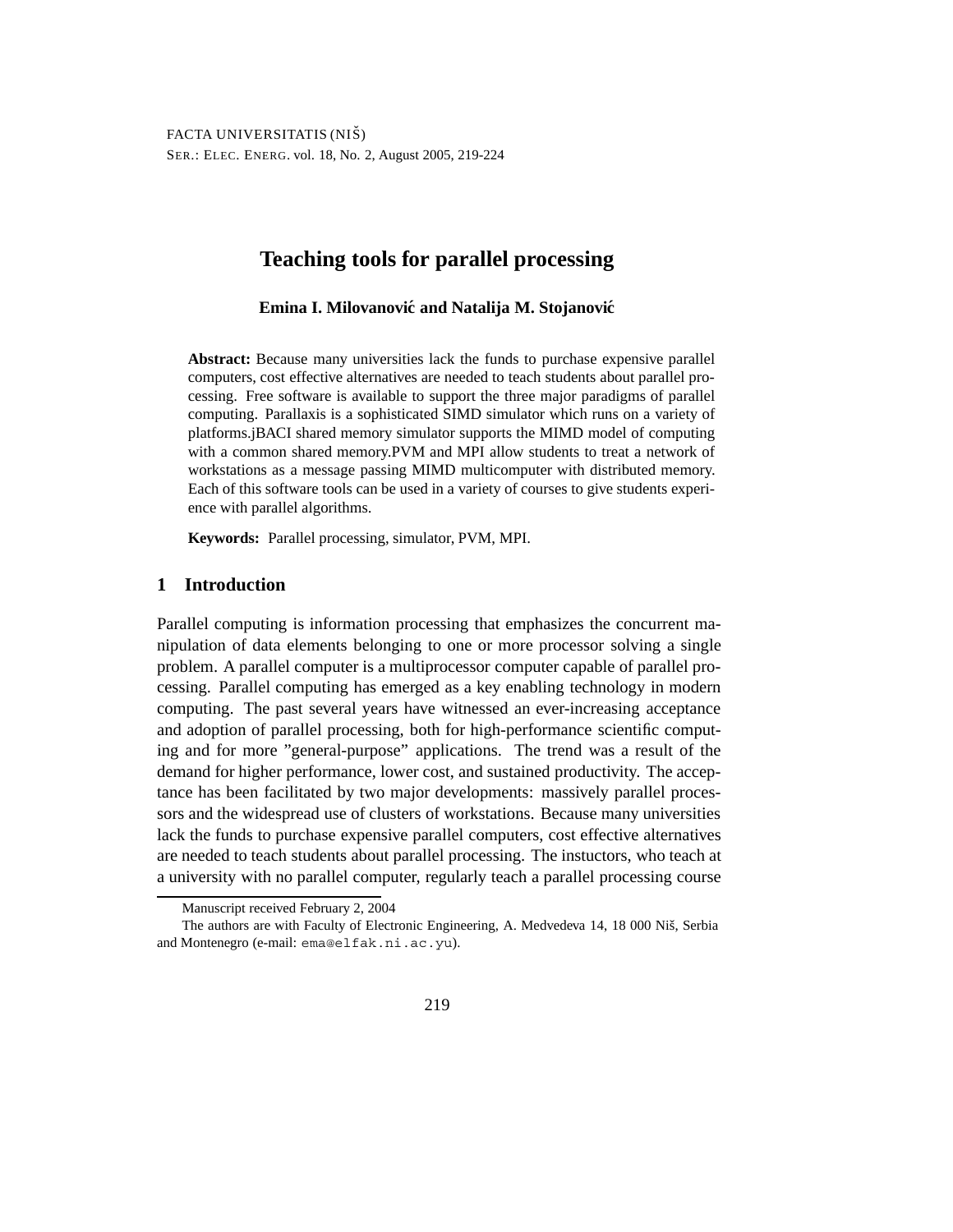and units in other courses using software simulators, a network of workstations, and network access to a major research center that has parallel computers. Our experiences confirm that courses of parallel processing can be taught successfully with a limited budget. The purpose of this paper is to describe the models associated with parallel processing and how they can be introduced in a course.

#### **2 Models of parallel computing**

Since the processors depend on some type of communication network to share data, several models for connecting processors and memory modules exist, and each topology requires a different programming model. The three models that are most commonly used in building parallel computers include: (1) synchronous processors each with its own memory (a.k.a. distributed memory), where at each step, all processors execute the same instruction on a different data element. . These computers are often referred to as SIMD (Single Instruction Multiple Data) computers. Unlike a sequential processor, each processor has data elements in its own memory upon which the instructions are performed. Programs that are written for SIMD computers usually operate on single data elements, like array elements. Massively parallel computers typically use this model of computing. (2) asynchronous processors each with its own memory, where each processor operates under the control of an instruction stream issued by its control unit: therefore the processors are potentially all executing different programs on different data while solving different subproblems of a single problem. This means that the processors usually operate asynchronously. Communication between processors is performed by sending a message (data) from one processor to another. Because the time it takes to pass data is much longer than the time it takes to process it, programs written for these computers require that data elements be efficiently divided and stored in the local memories of the processors so that minimum message passing is required. Any needed synchronization of processors is also accomplished using the passing of messages. These computers are referred to as MIMD multicomputer with distributed memory. (3) asynchronous processors with a common, shared memory model, where multiple processors execute asynchronously, but all data is retained in a shared memory. Because updates to shared data must be synchronized to ensure correct results, support is needed for exclusive access to data in the sections of programs where shared data is updated. This requires the use of locks. These computers are referred to as MIMD multicomputer with shared memory. As we have already mentioned software that we use in our course to support these models of parallel processing are:

1) Parallaxis software simulator of SIMD computer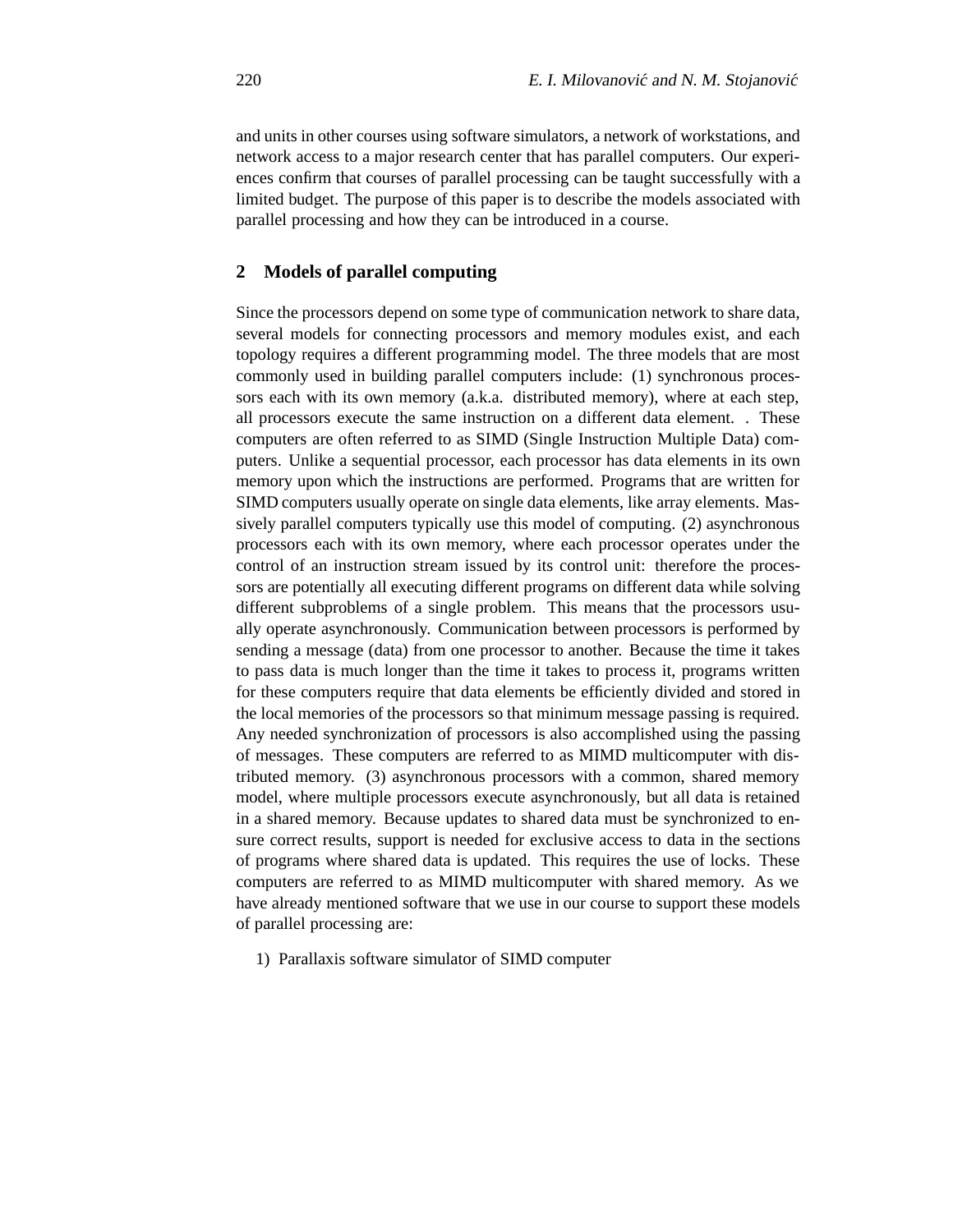- 2) jBACI software simulator of MIMD multicomputer with shared memory.
- 3) PVM and MPI which allow that network of workstations can be treated as MIMD multicomputer with distributed memory.

# **3 Parallaxis**

Parallaxis is a sophisticated SIMD simulator which runs on a variety of platforms. Parallaxis is a machine-independent language for data-parallel programming.[1] Sequential Modula-2 is used as the base language. Programming in Parallaxis is done on a level of abstraction with virtual processors and virtual connections, which may be defined by the application programmer. Each processing element has its own local memory, but all processing elements execute a common instruction stream synchronously. Parallaxis allows the programmer to specify the number of (simulated) processing elements and the topology which connects the elements. Parallaxis supports two types of variables, scalar and vector. Scalar variables reside on the central control unit, and vector variables reside on the processing elements. When writing programs for Parallaxis, the user needs to determine which parts of the algorithm can be executed in parallel and which must be executed sequentially. Vector variables must be specified for the data that will participate in the parallel portion of the algorithm, and corresponding scalar arrays need to be created to support I/O operations. Load and store statements copy data between a scalar array and a vector variable. Operations referred to vector variables are: propagate operations which copy data from one processing element to another and reduction operators, such as a global addition, summarize data across all processing elements. Parallaxis lets students experiment with different connection topologies, and mapping parallel algorithms onto specific topologies, but they do not have chance to experience or experiment with the speedup of a true parallel machine.

### **4 The Shared Memory Simulator-jBACI**

Concurrency concepts and synchronization techniques are important issues in computer science. Due to the increasing emphasis on parallel and distributed computing, understanding concurrency and synchronization is more necessary than ever. To obtain a thorough understanding of these concepts, practical experience writing concurrent programs is needed. "BACI" stands for Ben-Ari Concurrent Interpreter and is based on the work of M. Ben-Ari first published in his book "Principles of Concurrent Programming". It is designed to simulate the operation of concurrent processing and supports several synchronization techniques, such as general semaphores, binary semaphores and monitors.[2] The basis of the BACI system is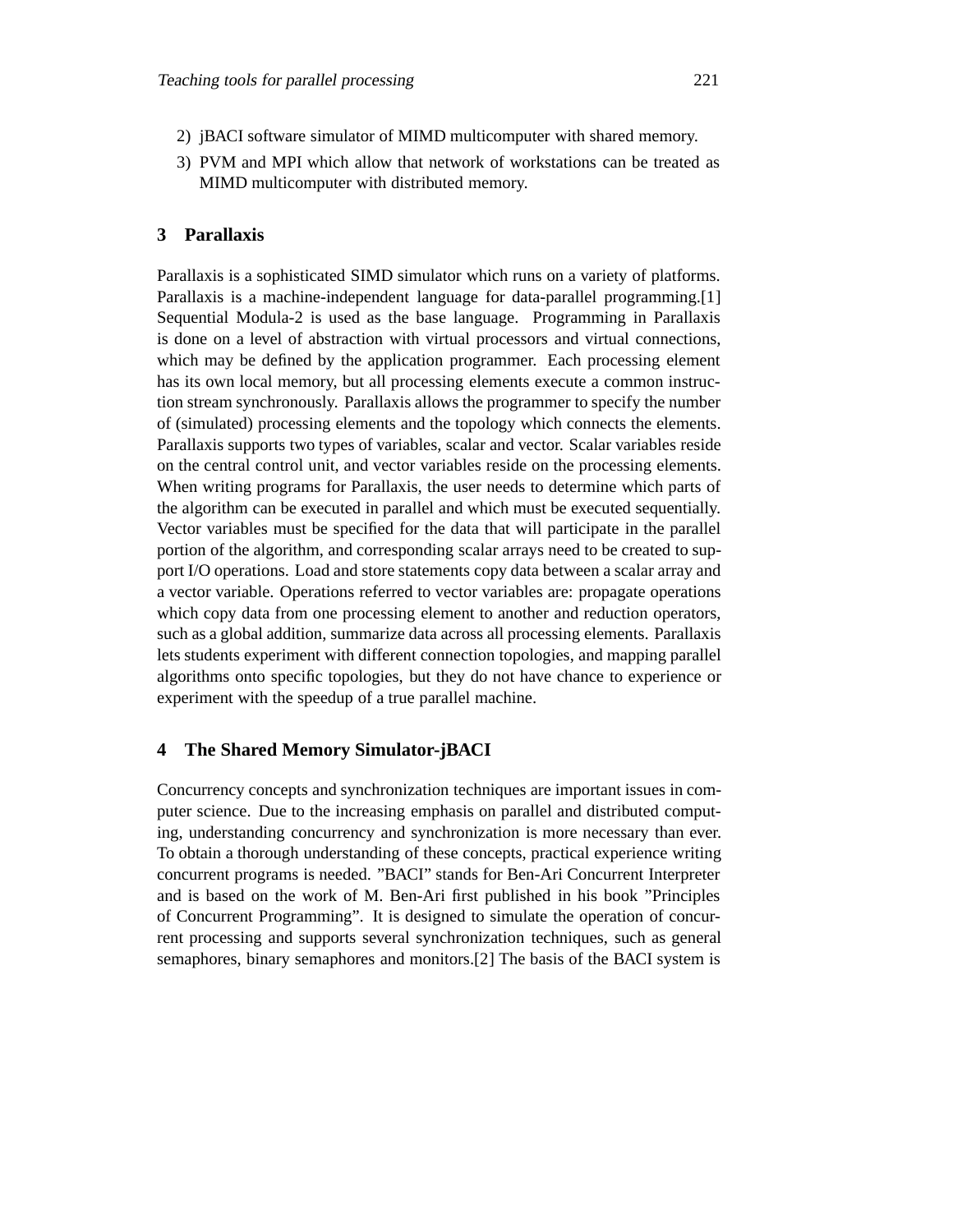a pre- emptive scheduler which randomly swaps between concurrent processes during execution. In our course we use jBACI simulator, an integrated development environment for learning concurrent programming by simulating concurrency. It was built from the BACI (Ben-Ari Concurrency Interpreter) compilers developed by Bill Bynum and Tracy Camp, and a modified version of the BACI GUI interpreter written by David Strite. jBACI implements extensions to the BACI source languages that allow graphics programs to be written. The BACI GUI program gives the student the capability to monitor all aspects of the execution of a program: The process table contains a line for each process, giving the process number and name and the concurrency status. The Console window displays the output from the program; this is in addition to the output from each process which is displayed in a pane of the process window. The Globals window displays the values of the global variables. The History window displays the last 150 source or PCode instructions that have been executed. Process window consists of three tabbed panes: the Code pane, the Console pane show the output from the process and the Details pane. shows the contents of the process stack as well as the concurrency status of the process When writing a program for the shared memory simulator, the user needs to identify the shared and process local variables in the program. The data to be manipulated by each processor needs to be as independent as possible. Any accesses, particularly updates, to shared data elements by multiple processors must be coordinated using locks, making that portion of the code sequential and slowing execution considerably. The primary use of the shared memory simulator has been to provide a programming environment for students who are studying the shared memory paradigm as part of a parallel processing course.This means that it can be used as the basis for a unit on parallel algorithms is several different courses. Finally, the simulator can also be used in a course, such as operating systems, where the students are studying the creation of processes and the management of semaphores. In this case, the instructor can provide working programs and a partial simulator.

# **5 PVM and MPI**

PVM is an integrated set of software tools and libraries that emulates a generalpurpose, flexible, heterogeneous concurrent computing framework on interconnected computers of varied architecture.[3] The overall objective of the PVM system is to enable such a collection of computers to be used cooperatively for concurrent or parallel computation. The unit of parallelism in PVM is a task, an independent sequential thread of control that alternates between communication and computation. No process-to-processor mapping is implied or enforced by PVM; in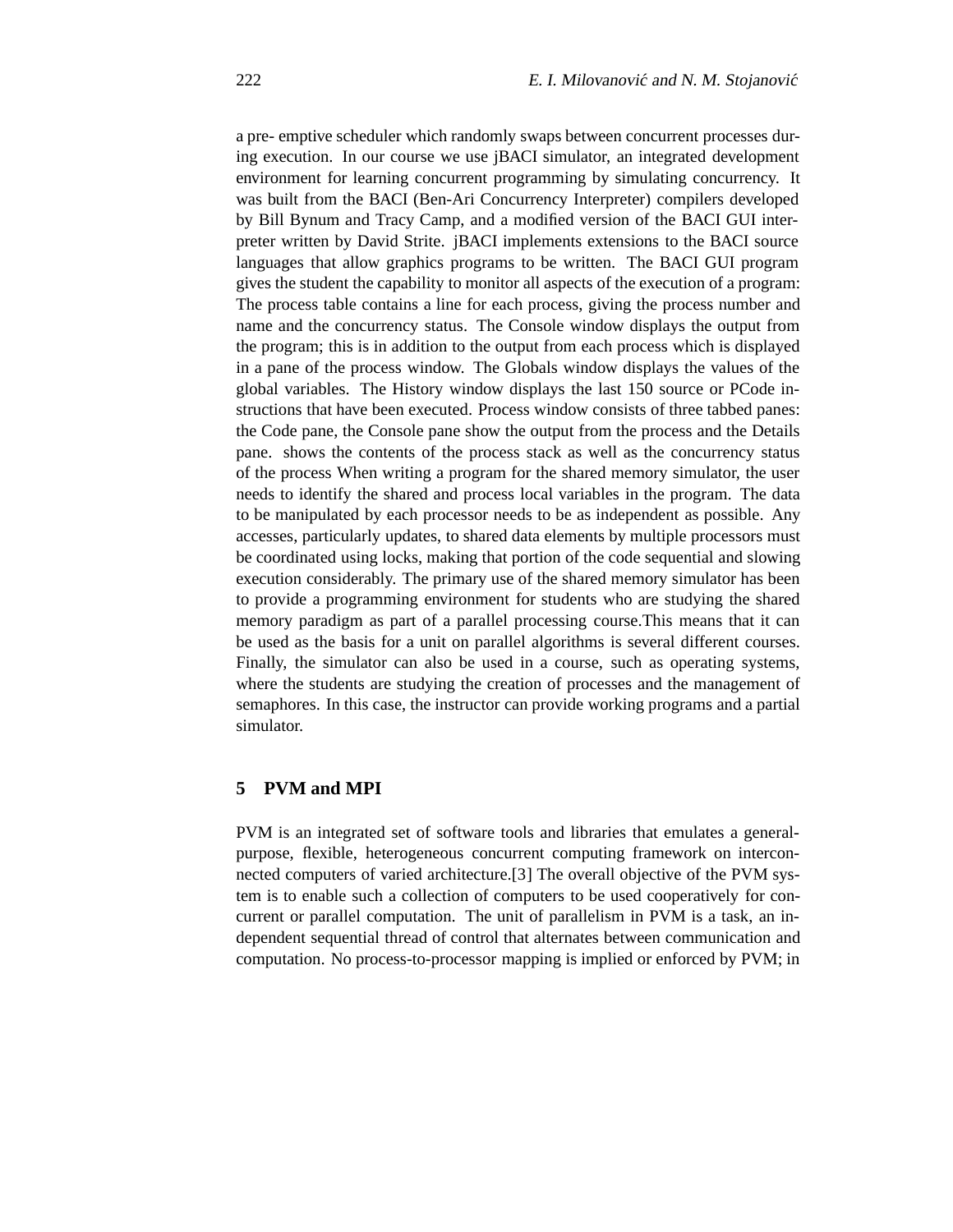particular, multiple tasks may execute on a single processor. The application's computational tasks execute on a set of machines that are selected by the user for a given run of the PVM program. Collections of computational tasks, each performing a part of an application's workload using data-, functional-, or hybrid decomposition, cooperate by explicitly sending and receiving messages to one another. Tasks access PVM resources through a library of standard interface routines. These routines allow the initiation and termination of tasks across the network as well as communication and synchronization between tasks. The PVM message-passing primitives are oriented towards heterogeneous operation, involving strongly typed constructs for buffering and transmission. Communication constructs include those for sending and receiving data structures as well as high level primitives such as broadcast, barrier synchronization, and global sum. MPI is another message-passing standard for parallel programming. It has gained more popularity and acceptance in the parallel computing community recently. The goal of MPI is also widely used standard for writing message- passing programs. As such the interface attempts to establish a practical portable, efficient, and flexible standard for message passing.[4] MPI is not intended to be a complete and self-contained software infrastructure that can be used for distributed computing. MPI does not include necessities such as process management (the ability to start tasks), (virtual) machine configuration, and support for input and output.Like PVM, MPI include routines for communication between tasks, involving message-passing primitives for buffering and transmission. Also, MPI include high-level primitives for data transmission(like broadcast, scatter and gather), barrier synchronozation and global computations.[5] Also,implementations in MPI can be used in a heterogeneous environment. Unlike Parallaxis and the shared memory simulator, PVM and MPI are not simulators, they use multiple processors to perform the work. This means that execution times can be captured and analyzed. It can be concluded from observing many parallel algorithms run slower under PVM or MPI than their sequential counterparts. Overhead associated with forking and killing processes and the time it takes to send messages across the network are the main causes of the slowdown. Actual speedup only occurs in algorithms that perform large amounts of computation and require small amounts of data transfer. However, the slowdown opens the eyes of the students as to the limitations of parallel computations, and a discussion of the causes is very educational. Even though slowdowns,the ability to capture timing data does allow the students to make relative comparisons between alternative parallel algorithms.